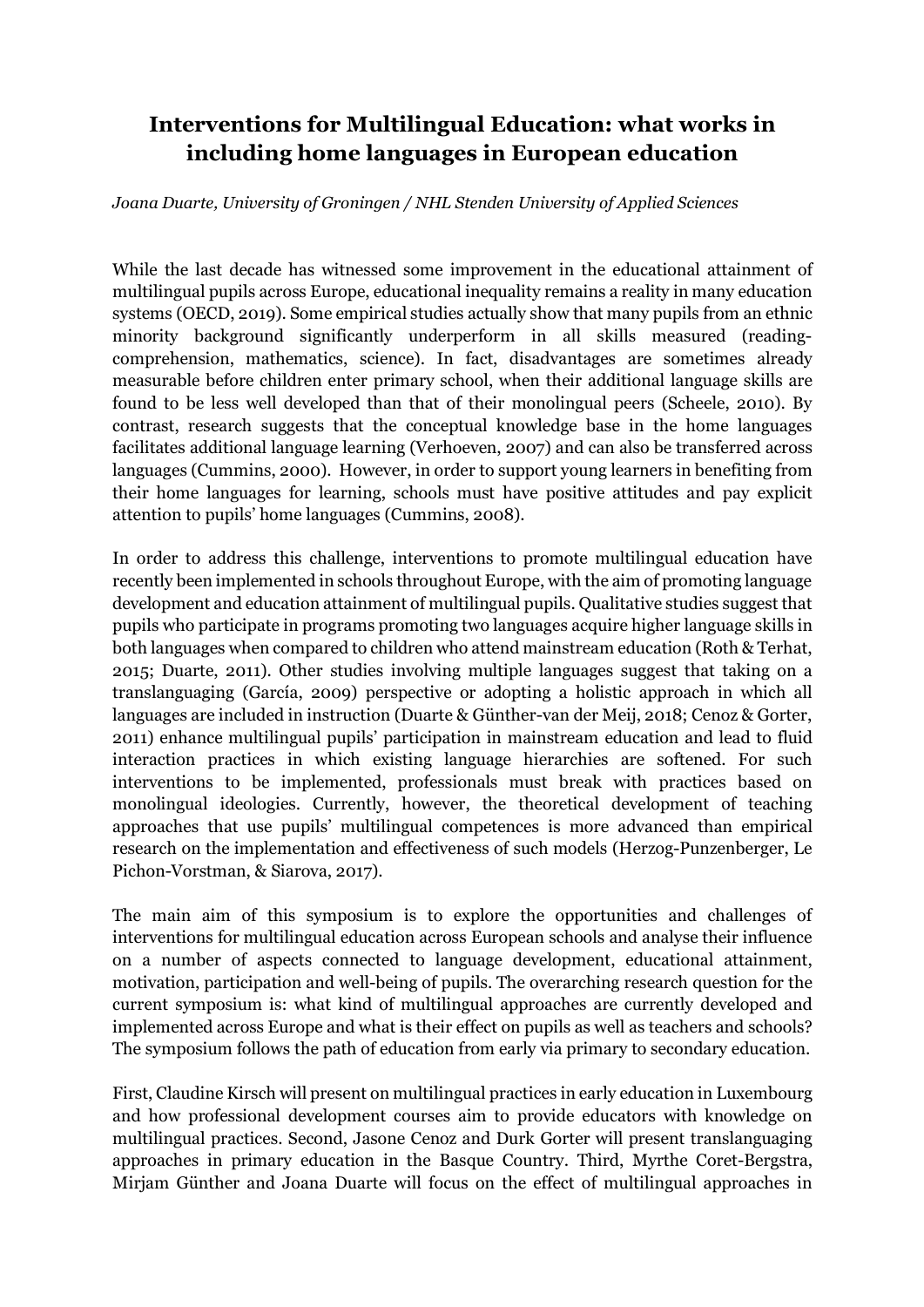secondary education in the province of Fryslân (The Netherlands) on pupils' and teachers' attitudes and behavior towards multilingualism.

#### *References*

- Cenoz, J., & Gorter, D. (2011). A holistic approach in multilingual education: Introduction. Special issue: Toward a Multilingual Approach in the Study of Multilingualism in School Contexts, *The Modern Language Journal, 95*, 3, 339-343*.* doi: 10.1111/j.1540-4781.2011.01204.x
- Cummins, J. (2000). *Language, power and pedagogy*. Clevedon, England: Multilingual Matters.
- Cummins, J. (2008). BICS and CALP: Empirical and theoretical status of the distinction. In B. Street & N. H. Hornberger (Eds.), *Encyclopedia of language and education* (pp. 71–83). New York: Springer.

Duarte, J. (2011). Bilingual language proficiency. Münster: Waxmaan.

- Duarte, J., & Günther-van der Meij, M. (2018). A holistic model for multilingualism in education. *EuroAmerican Journal of Applied Linguistics and Languages*, *5*(2), 24-43. doi: 10.21283/2376905X.9.153
- García, O., Johnson, S. I., & Seltzer, K. (2017). *The translanguaging classroom: leveraging student bilingualism for learning.* Carlson, Philadelphia.
- Herzog-Punzenberger, B., Le Pichon-Vorstman, E., & Siarova, H. (2017). Multilingual education in the light of diversity: Lessons learned. Luxembourg: Publications Office of the European Union.
- Lengyel, D. (2017). Stichwort: Mehrsprachigkeitsforschung. *Zeitschrift für Erziehungswissenschaft, 20*(2), 153- 174.
- OECD (2010), PISA 2009 Results: What Students Know and Can Do Student Performance in Reading, Mathematics and Science (Volume I) http://dx.doi.org/10.1787/9789264091450-en.
- Roth, H.-J. & Terhart, H. (2015). *Rucksack. Empirische Befunde und theoretische Einordnungen zu einem Elternbildungsprogramm für mehrsprachige Familien.* Münster: Waxmann.
- Scheele, A. F. (2010). *Home language and mono- and bilingual children's emergent academic language: A longitudinal study of Dutch, Moroccan-Dutch, and Turkish-Dutch 3- to 6-year-olds.* Enschede, Netherlands: Ipskamp Drukkers.
- Verhoeven, L. (2007). Early bilingualism, language transfer, and phonological awareness. *Applied Psycholinguistics, 28*(3), 425-439.

# **First steps into developing multilingual practices in ECEC in Luxembourg: accounts from teachers and educators**

Claudine Kirsch

Translanguaging pedagogies promise to take account of students' language and socio-cultural backgrounds and contribute to their academic achievements (García, Johnson, and Seltzer, 2017). Researchers who have investigated translanguaging practices in monolingual, bilingual and multilingual contexts, have shown that translanguaging promotes learning, well-being, and identity-building (Lewis, Jones, and Baker, 2012; García & Sylvan, 2011; Young & Mary, 2016; Vaish 2019a). Studies in early childhood education and care (ECEC) remain scarce, particularly those that focus on the use of institutional languages and home languages. Furthermore, little is known about the implementation of translanguaging pedagogies and the challenges faced by professionals. One exception comes from Vaish (2019 a, b) who investigated the practices of primary teachers in Singapore who taught in English, Chinese and Malay. She identified three main challenges: superdiversity, negative attitudes towards home language, and teacher-centred pedagogies. Studies on professional development (PD) in ECEC have shown that PD can help practitioners change beliefs, knowledge and practices to some extent (Egert et al. 2018).

This presentation comes from multilingual Luxembourg, where 63.7% of the 4-year-olds do not speak Luxembourgish as their home language. Since 2017, educators in ECEC are required to develop children's skills in Luxembourgish, familiarise them with French and value their home languages. Professional development courses help practitioners move away from monolingual policies and practices that existed prior to 2017, and implement multilingual pedagogies. This paper examines the challenges teachers and educators faced during this process. It is based on seven group interviews carried out during two research projects; the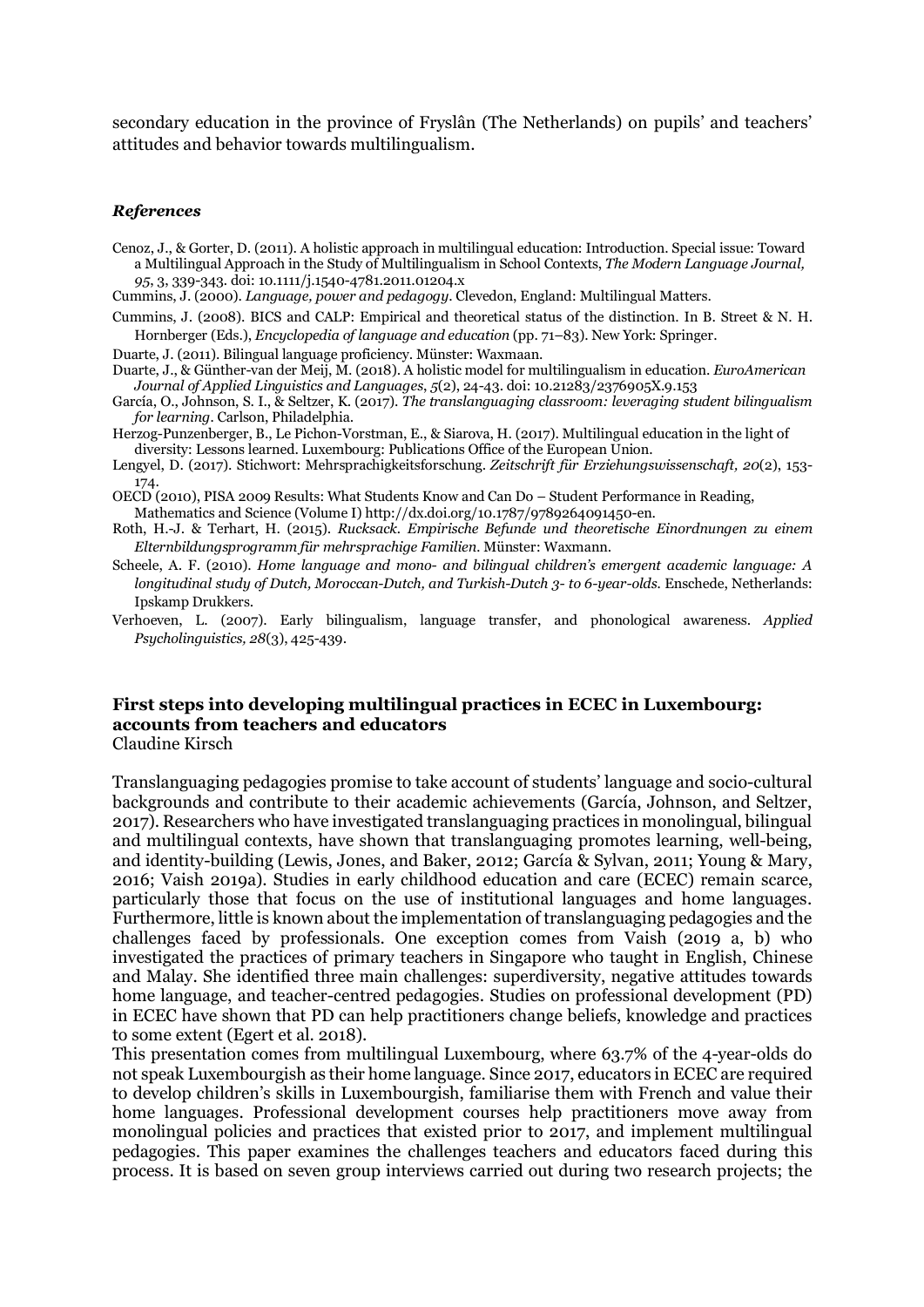first aimed to develop multilingual pedagogies (MuLiPEC), the second collaboration with parents and multiliteracies (COMPARE). The findings, based on thematic analysis, indicate, firstly, that the educators faced multiple challenges when trying to change their practices such as their uncertainty of how to deal with multiliteracy, their behaviourist views on education, their inexperience of planning literacy activities in multiple languages, and, secondly, the ways in which they overcame them. The PD courses helped them reflect on their beliefs, challenge monolingual ideologies, and develop knowledge about language learning and new multilingual practices (Kirsch 2020). The findings shed light on the complexities of the implementation process and the support needed for professional learning.

- Egert, F., Fukkink, R. G., & Eckhardt, A. G. (2018). Impact of In-Service Professional Development Programs for Early Childhood Teachers on Quality Ratings and Child Outcomes: A Meta-Analysis. *Review of Educational Research June, 88*(3), 401–433. doi: 10.3102/0034654317751918
- García, O., Johnson, S. I., & Seltzer, K. (2017). *The translanguaging classroom: leveraging student bilingualism for learning*. Philadelphia, PA: Caslon
- Kirsch, C. (2020) Translanguaging as a pedagogy in formal and non-formal education in Luxembourg: theory into practice. In C. Kirsch & J. Duarte (Eds.), *Multilingual approaches for teaching and learning. From acknowledging to capitalising on multilingualism in European mainstream education.* Abingdon: Routledge.
- Lewis, G., Jones, B., Baker, C. (2012). Translanguaging: developing its conceptualisation and contextualisation, Educational Research and Evaluation. *International Journal on Theory and Practice, 18*(7), 655–670.
- Vaish, V. (2019a). Translanguaging pedagogy for simultaneous biliterates struggling to read in English. *International Journal of Multilingualism, 16*(3), 286–301. doi: 10.1080/14790718.2018.1447943
- Vaish, V. (2019b). Challenges and directions in implementing translanguaging pedagogy for low achieving students. *Classroom Discourse, 10*(3-4), 274–289. doi: 10.1080/19463014.2019.1628790
- Young. A., & Mary, L. (2016). Autoriser l'emploi des langues des enfants pour faciliter l'entrée dans la langue de socialisation: Vers un accueil inclusif et des apprentissages porteurs de sens. *La nouvelle revue de l'adaptation et de la scolarisation, 73*, 75–94. doi: 10.3917/nras.073.0075

### **Multilingualism in primary education in the Basque Country**

Jasone Cenoz and Durk Gorter

The Basque Country spreads on both sides of the Pyrenees in France and Spain and historically the area is divided into seven provinces. This presentation refers to the challenges related to multilingualism in primary education in the three historical territories that make up the Basque Autonomous Community (BAC) where Basque and Spanish are official languages. Basque is a minority language spoke by approximately 33.9 % of the population (Basque Government, 2016) but it is the main language of instruction at school. English and French are taught as foreign languages and nowadays students not only have Basque and Spanish as home languages but also other European, Asian and African languages. In this presentation we analyze the challenges of developing language skills and learning content in a second or additional languages. Students in this context need to develop communicative and academic competences in several languages. In order to achieve this goal, it is necessary to focus on students as multilinguals who can use resources from their whole linguistic repertoire and translanguage to optimize their learning process (Cenoz & Gorter, 2017). In this presentation, the concept of pedagogical translanguaging will be discussed and some examples of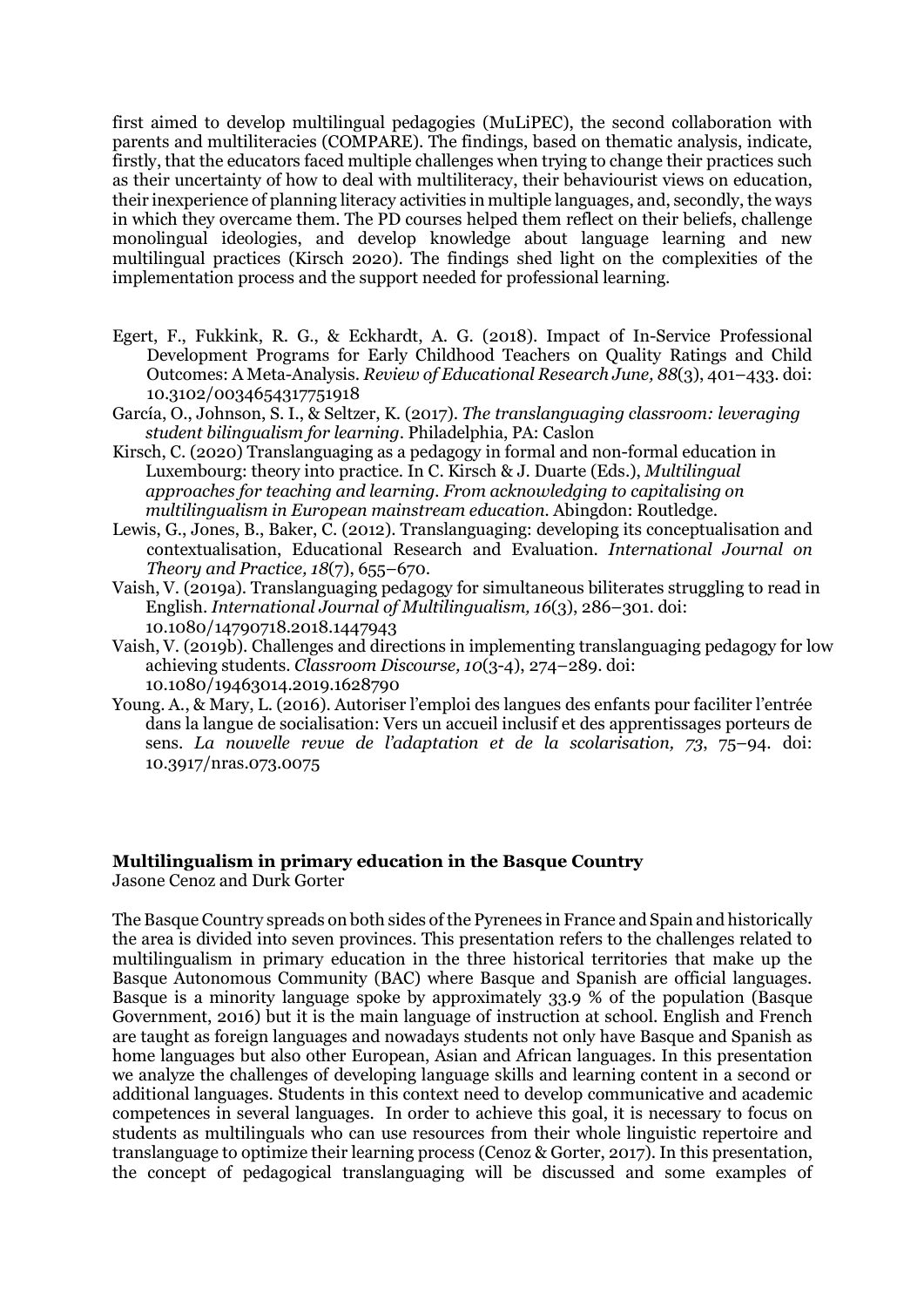pedagogical translanguaging that have been used in Basque primary schools will be shown. Pedagogical translanguaging is aimed at developing Basque, Spanish and English and also metalinguistic awareness and language awareness. The result of some evaluations and students' and teachers' feedback on multilingual school practices based on pedagogical translanguaging in the Basque Country will also be presented (Aldekoa, 2018; Leonet, Cenoz & Gorter, 2019).

## **References**

- Aldekoa, A. (2018). Gure ikastola en tres languages: the teaching and learning of trilingual oral expository skills. *Theory and Practice of Second Language Acquisition* 4: 73-92.
- Basque Government (2016) VI. Inkesta Soziolinguistikoa. Euskal Autonomi Erkidegoa. Donostia.
- Cenoz, J. & Gorter, D. (2017) Translanguaging as a pedagogical tool in multilingual education. In Cenoz, J.; D. Gorter & S. May (eds) Language awareness and multilingualism*. Encyclopedia of Language and Education.* Berlin/New York: Springer. 309-321.
- Leonet, O., Cenoz, J. & Gorter, D. (2019) Developing morphological awareness across languages: translanguaging pedagogies in third language acquisition**.** *Language Awareness*. (online first) ) DOI: 10.1080/09658416.2019.1688338

#### **Secondary education in the Netherlands: using multiple languages to learn** Myrthe Coret-Bergstra, Mirjam Günther & Joana Duarte

Friesland is a bilingual province in the north of the Netherlands, in which linguistic diversity is currently increasing. Pupils have a range of different home languages: next to the majority language Dutch, there is the regional minority language Frisian, many regional dialects and a growing number of migrant languages. In addition to these languages, teachers in secondary education have to deal with at least three foreign languages in the curriculum (English, French and German). Although there is much evidence that shows that the inclusion of pupils' home languages has positive effects on pupils' social and cognitive development as well as their educational attainment (see i.a. Cummins, 2008; Sierens & van Avermaet, 2014), the monolingual self-understanding of most secondary schools leads to language separation pedagogies and an exclusion of pupils' home languages from instruction. The presentation will focus on the Holi-Frysk project, which addresses some of the challenges that teachers in highly diverse settings face, namely, how to include all these home languages in their classrooms in addition to the other languages in the curriculum. Moreover, the project aims to improve teachers' and pupils' attitudes towards multilingualism.

The presentation will present data from questionnaires conducted within the project, showing that negative attitudes towards Frisian and migrant-induced multilingualism are widespread, especially among pupils. Most pupils prefer English or Dutch over Frisian and regional dialects; they feel these languages are nicer to listen to and more important to speak. The need to improve these attitudes is also evident from the fact that 37% of the pupils claims to sometimes feel ashamed when speaking Frisian in public.

Within the Holi-Frysk project a holistic multilingual intervention (Duarte & Günther-van der Meij, 2018) was developed and implemented. This intervention aims to a) improve the attitudes from teachers and pupils towards the regional minority language Frisian and multilingualism in general, and b) provide teachers with tools to make the classroom more inclusive and acknowledge the pupils' diverse languages and backgrounds. This talk will also provide examples of the classroom activities that are part of this intervention and show whether we find changes in attitudes (measured by questionnaires and interviews) and behavior (measured by observation of classroom interactions) from teachers and pupils.

#### **References**